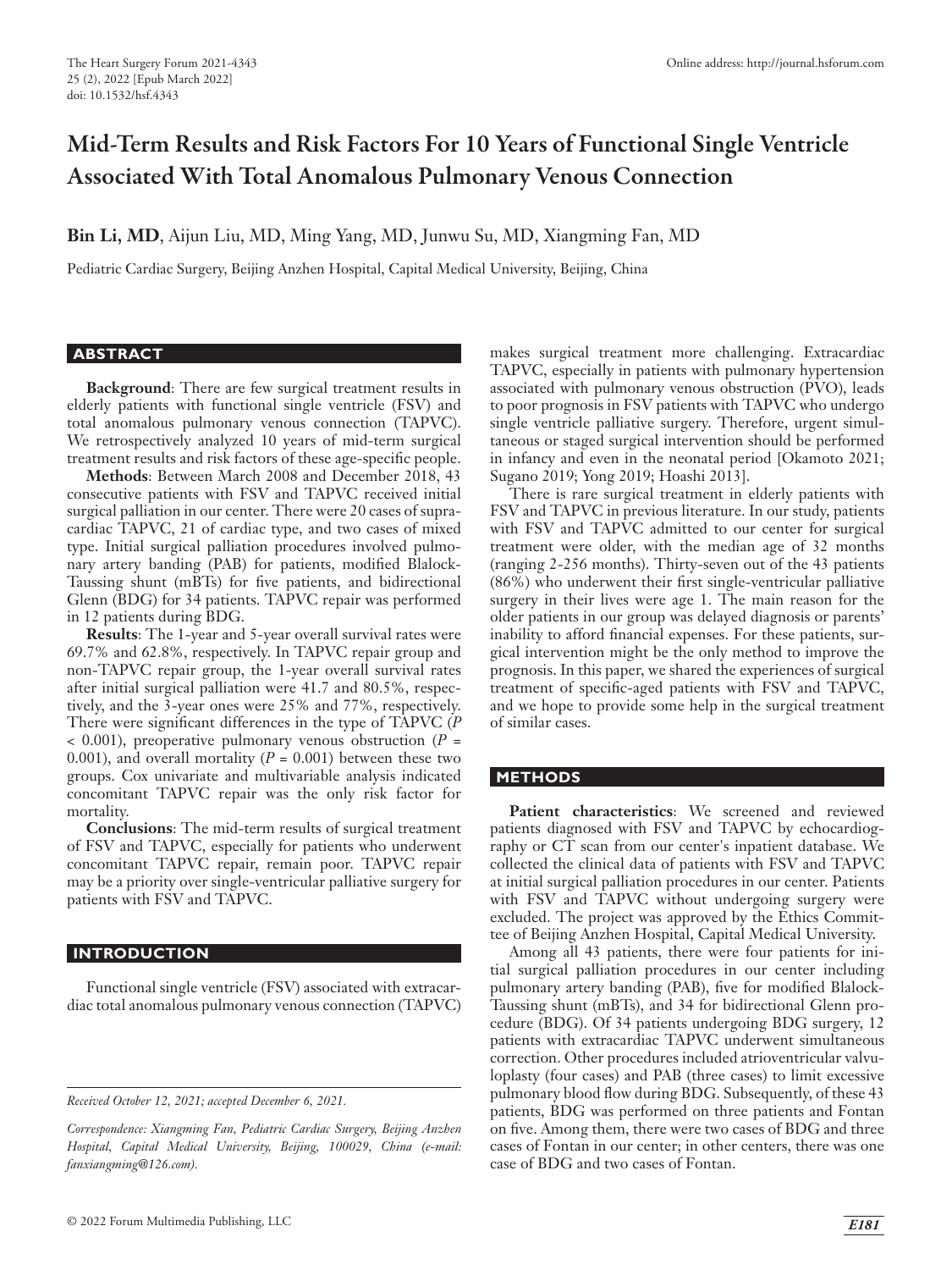**Statistical analysis**: Statistical analysis was performed by IBM SPSS Statistics 23.0. Frequencies and proportions were used to express categorical variables, and continuous variables were mean ± standard deviation or medians and interquartile ranges (IQRs). The continuous data between the two groups (TAPVC repair group and non-TAPVC repair group) were continuously compared by the student unpaired t test or the Mann-Whitney U test, and categorical data were compared by the  $\chi^2$  test. Survival probabilities were calculated using Kaplan-Meier curve. Risk factors for mortality in all cases (*N* = 43) were analyzed by Cox hazard models. Cox proportional hazard modeling and log-rank test were used for COX univariable analysis. All *P* values < 0.05 were considered significant.

# **RESULTS**

Patient characteristics: From March 2008 to December 2018, 97 patients were diagnosed as FSV combined with TAPVC in our center inpatient database. Fifty-four patients who did not undergo surgery were excluded because their parents could not afford financial expenses, nor could they accept the risk and prognosis of surgery, and there was no indication for surgery due to severe pulmonary hypertension. Finally, our retrospective study included 43 patients (Figure 1) with a median weight and age of 12 (5-44) kg and 32 (2-256) months

who underwent their first surgical palliative care at our center. (Figure 1) According to whether TAPVC had been repaired, patients were divided into the TAPVC repair group and non-TAPVC repair group. (Table 1)

Among these cases, there were 20 cases of supracardiac TAPVC, 21 of cardiac type, and two of mixed type. In the TAPVC repair group, all of the 12 patients had extracardiac TAPVC (supracardiac and mixed type) and TAPVC repair was performed during BDG surgery. In the non-TAPVC repair group, there were 10 cases of supracardiac TAPVC whose single ventricle palliative surgery were PAB or mBTs, and 21 cases of cardiac type (Table 1). There was no infracardiac TAPVC in our study. There was a significant difference in the type of TAPVC between these two groups (*P* < 0.001) (Table 1).

Preoperative chest echocardiography determined that blood flow velocity greater than 1.2m/s was PVO, and only the TAPVC group (3/43, 6.9%) showed a statistically significant difference between the two groups ( $P = 0.001$ ). There were no significant differences in age, gender, weight, function single ventricle, heart position, right atrial isomerism, endocardial cushion defect, pulmonary valve morphology, abnormal systemic venous return, cardiopulmonary bypass time, and aortic cross-clamp time between the two groups (Table 1).

Results of surgical treatment in patients with FSV and TAPVC are summarized in Figure 1. In the TAPVC repair group, postoperative echocardiography showed that the blood flow velocity of the pulmonary venous anastomosis was all



Figure 1. Diagram of surgical treatment in FSV patients with TAPVC in our study. TAPVC, total anomalous pulmonary venous connection; FSV, functional single ventricle; BDG, bi-directional Glenn; PAB, pulmonary artery banding; mBTs, modified Blalock-Taussig shunt; PVO, pulmonary venous obstruction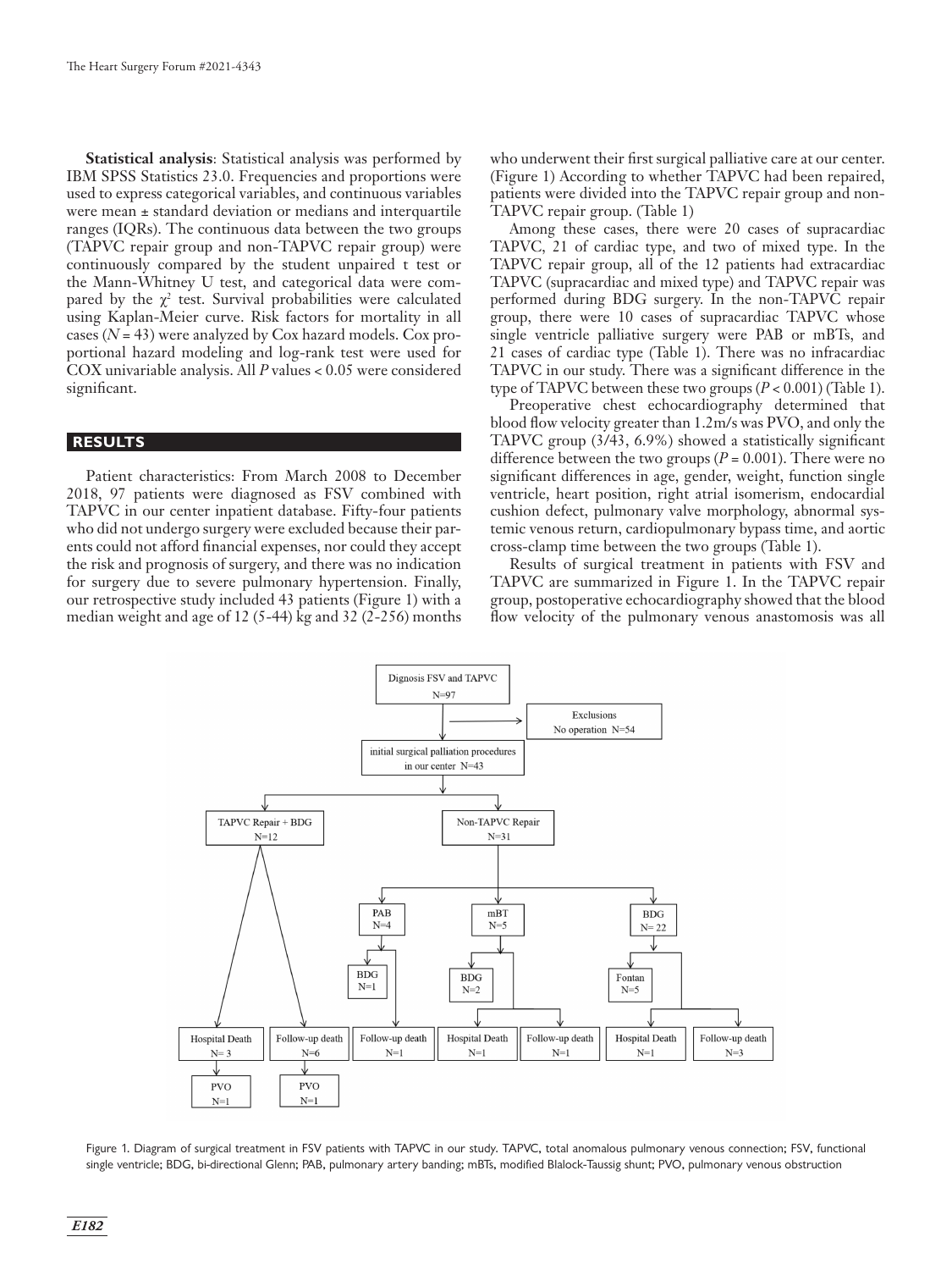lower than 1.2m/s, indicating that there was no postoperative pulmonary venous stenosis. There were three hospital deaths and six follow-up deaths. PVO occurred in two patients in the TAPVC repair group. BDG surgery was performed on 22 patients in the non-TAPVC repair group. Other procedures, such as PAB, were performed on four patients and mBTs on five. Of these patients in the non-TAPVC repair group, BDG and Fontan procedures were performed on three and five patients in the later stage, respectively. There were two hospital deaths and five follow-up deaths in this group. There was a significant difference in the overall mortality between

these two groups  $(P = 0.001)$  (Table 1). Causes of death were pulmonary bleeding in one, congestive heart failure in five, pulmonary hypertension in four, infection in two, and hypoxemia in four. Subsequently, BDG and Fontan were respectively performed on two patients and three patients in our center, while they were respectively performed on one patient and two patients in other centers. The follow-up period was  $40 \pm 29$  months. Three patients were lost to follow up, and the follow-up rate was 93%.

Risk analysis for death: Univariate analysis identified concomitant TAPVC repair (*P* = 0.001, HR:5.412 , 95%

|  | Table 1. Patient characteristics at initial surgical palliation procedures in our center |  |  |  |  |  |  |
|--|------------------------------------------------------------------------------------------|--|--|--|--|--|--|
|--|------------------------------------------------------------------------------------------|--|--|--|--|--|--|

| Variable                                  | TAPVC repair $(N = 12)$ | Non-TAPVC repair $(N = 31)$ | P-value |  |
|-------------------------------------------|-------------------------|-----------------------------|---------|--|
| Gender                                    |                         |                             |         |  |
| Male                                      | 6(50)                   | 15(48.4)                    | 0.924   |  |
| Female                                    | 6(50)                   | 16(51.6)                    |         |  |
| Weight (kg)                               | $11.3(10-22)$           | $12(8.8-18.5)$              | 0.495   |  |
| Age (month)                               | 27 (21.3-90)            | 36 (12-68)                  | 0.277   |  |
| Function Single Ventricle                 |                         |                             |         |  |
| <b>DIV</b>                                | 9(75)                   | 20(64.5)                    | 0.419   |  |
| <b>TA</b>                                 | 1(8.3)                  | 7(22.5)                     |         |  |
| MA                                        | 2(16.7)                 | 2(6.5)                      |         |  |
| <b>UAVCD</b>                              |                         | 2(6.5)                      |         |  |
| Heart position                            |                         |                             |         |  |
| Levocardia                                | 9(75)                   | 22(71)                      | 0.328   |  |
| Dextrocardia                              | 3(25)                   | 9(29)                       |         |  |
| TAPVC type                                |                         |                             |         |  |
| Cardiac                                   | L,                      | 21(67.7)                    | < 0.001 |  |
| Supercardiac                              | 10(83.3)                | 10(32.3)                    |         |  |
| Mixed                                     | 2(16.7)                 | ÷,                          |         |  |
| Right atrial isomerism                    | 10(83.3)                | 24(77.4)                    | 0.992   |  |
| Endocardial cushion defect                | 7(58.3)                 | 19(61.3)                    | 0.859   |  |
| Preoperative pulmonary venous obstruction | 3(25)                   | $\overline{\phantom{a}}$    | 0.001   |  |
| Pulmonary valve                           |                         |                             |         |  |
| Atresia                                   | 2(16.7)                 | 6(19.4)                     | 0.846   |  |
| Stenosis                                  | 10(83.3)                | 22 (71.0)                   |         |  |
| Unrestricted                              |                         | 3(9.7)                      |         |  |
| Abnormal systemic venous return           | 3(25)                   | 7(22.5)                     | 0.866   |  |
| Bilateral superior vena cava              | 6(50)                   | 15(48.4)                    | 0.924   |  |
| Aortic cross-clamp time (min)             | $58.8 \pm 32.6$         | 84.0±45.9                   | 0.254   |  |
| Cardiopulmonary bypass time (min)         | 114.9±44.4              | $137.5 \pm 33.9$            | 0.376   |  |
| Total mortality                           | 75%                     | 22.6%                       | 0.001   |  |

mean±standard deviation or medians and interquartile ranges (IQRs) for continuous variables, and frequencies and proportions for categorical variables. TAPVC, total anomalous pulmonary venous connection; DIV, double inlet ventricle; TA, tricuspid atresia; MA, mitral atresia; UAVCD, unbalanced common atrioventricular canal defect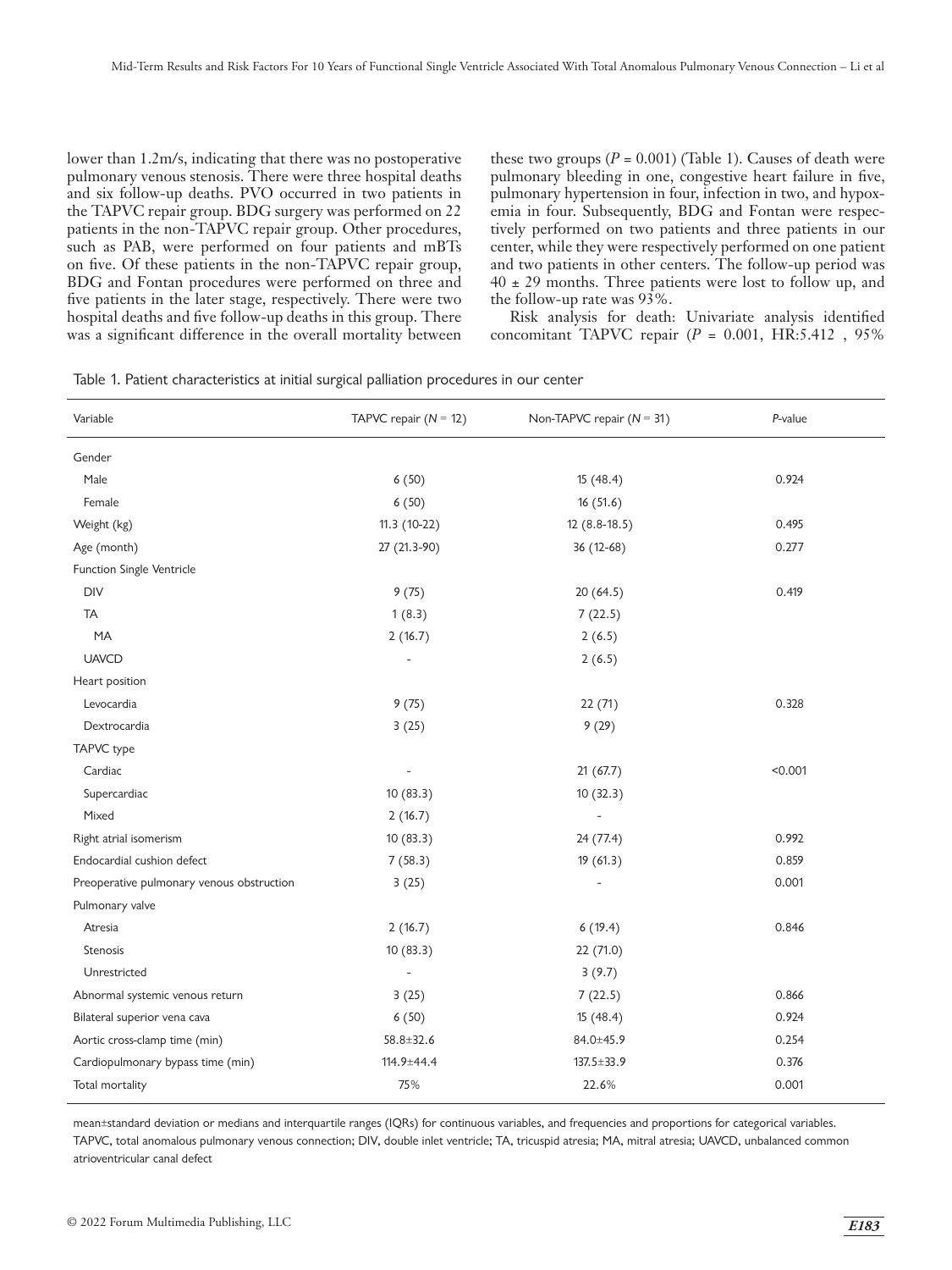#### Table 2. Risk factor for death

| Variable                                  | Univariate Models      |         | Multivariate Models   |         |  |
|-------------------------------------------|------------------------|---------|-----------------------|---------|--|
|                                           | Hazard Ratio (95% CI)  | P-value | Hazard Ratio (95% CI) | P-value |  |
| Gender                                    |                        |         |                       |         |  |
| Male                                      | Reference              |         |                       |         |  |
| Female                                    | 0.848 (0.258-2.782)    | 0.780   |                       |         |  |
| Weight (kg)                               |                        |         |                       |         |  |
| $5 - 10$                                  | Reference              |         |                       |         |  |
| $10 - 20$                                 | 1.252 (0.554-2.827)    | 0.589   |                       |         |  |
| $>20$                                     | $0.859(0.366 - 2.013)$ | 0.724   |                       |         |  |
| Age (months)                              |                        |         |                       |         |  |
| $1-12m$                                   | Reference              |         |                       |         |  |
| 12-36m                                    | 1.577 (0.353-7.055)    | 0.551   |                       |         |  |
| 36-60m                                    | $0.569(0.059 - 5.472)$ | 0.625   |                       |         |  |
| >60m                                      | 0.845 (0.170-4.192)    | 0.837   |                       |         |  |
| TAPVC type                                |                        |         |                       |         |  |
| Cardiac                                   | Reference              |         |                       |         |  |
| Supercardiac                              | 1.411 (0.570-3.491)    | 0.457   |                       |         |  |
| Mixed                                     | $0.464(0.166 - 1.296)$ | 0.143   |                       |         |  |
| Right atrial isomerism                    | 1.141 (0.530-2.455)    | 0.737   |                       |         |  |
| Endocardial cushion defect                | 1.409 (0.778-2.552)    | 0.258   |                       |         |  |
| Preoperative pulmonary venous obstruction | $0.571(0.270-1.210)$   | 0.144   |                       |         |  |
| Pulmonary valve                           |                        |         |                       |         |  |
| Pulmonary atresia                         | Reference              |         |                       |         |  |
| Pulmonary stenosis                        | 1.333 (0.476-3.737)    | 0.584   |                       |         |  |
| Unobstructed                              | $0.651(0.264 - 1.609)$ | 0.353   |                       |         |  |
| Abnormal systemic venous return           | 1.123 (0.522-2.419)    | 0.766   |                       |         |  |
| Bilateral superior vena cava              | 0.715 (0.387-1.323)    | 0.286   |                       |         |  |
| Concomitant TAPVC repair                  | 5.412 (1.578-18.566)   | 0.001   | 5.501 (1.929-15.693)  | 0.019   |  |
| Atrioventricular valvuloplasty            | 1.098 (0.392-3.075)    | 0.858   |                       |         |  |

CI: confidence interval; TAPVC, total anomalous pulmonary venous connection

CI:1.578-18.566) as a significant risk factor for mortality. Age, gender, weight, type of TAPVC, right atrial isomerism, endocardial cushion defect, pulmonary valve morphology, abnormal systemic venous return, and atrioventricular valvuloplasty were not correlated with death. Multivariate analysis only identified concomitant TAPVC repair (*P* = 0.019, HR:5.501, 95% CI:1.929-15.693) as a significant risk factor for mortality. (Table 2)

**Survival**: The 1-year and 5-year overall survival rates were 69.7% (95% CI: 61.9% to 88.8%) and 62.8% (95% CI: 51.8% to 81.9%), respectively. (Figure 2) Cumulative survival rate of patients in the non-TAPVC repair group was better than that in the TAPVC repair group  $(P = 0.001, HR:0.182)$ . The 1-year survival rate was 41.7% (95% CI: 15.2% to 66.4%) in the TAPVC repair group and 80.5% (95% CI: 61.4% to 90.6%) in the non-TAPVC repair group. The 3-year survival rate was 25% (95% CI: 4% to 48.8%) in the TAPVC repair group and 77% (95% CI: 57.4% to 88.2%) in the non-TAPVC repair group. (Figure 3) Cumulative survival rate of patients with preoperative PVO was lower than that of patients without preoperative PVO, but there was no statistical difference between the two groups  $(P = 0.114, HR:2.497)$ . (Figure 4)

#### **DISCUSSION**

In the previous literature, these FSV and TAPVC patients were treated with urgent simultaneous or staged surgical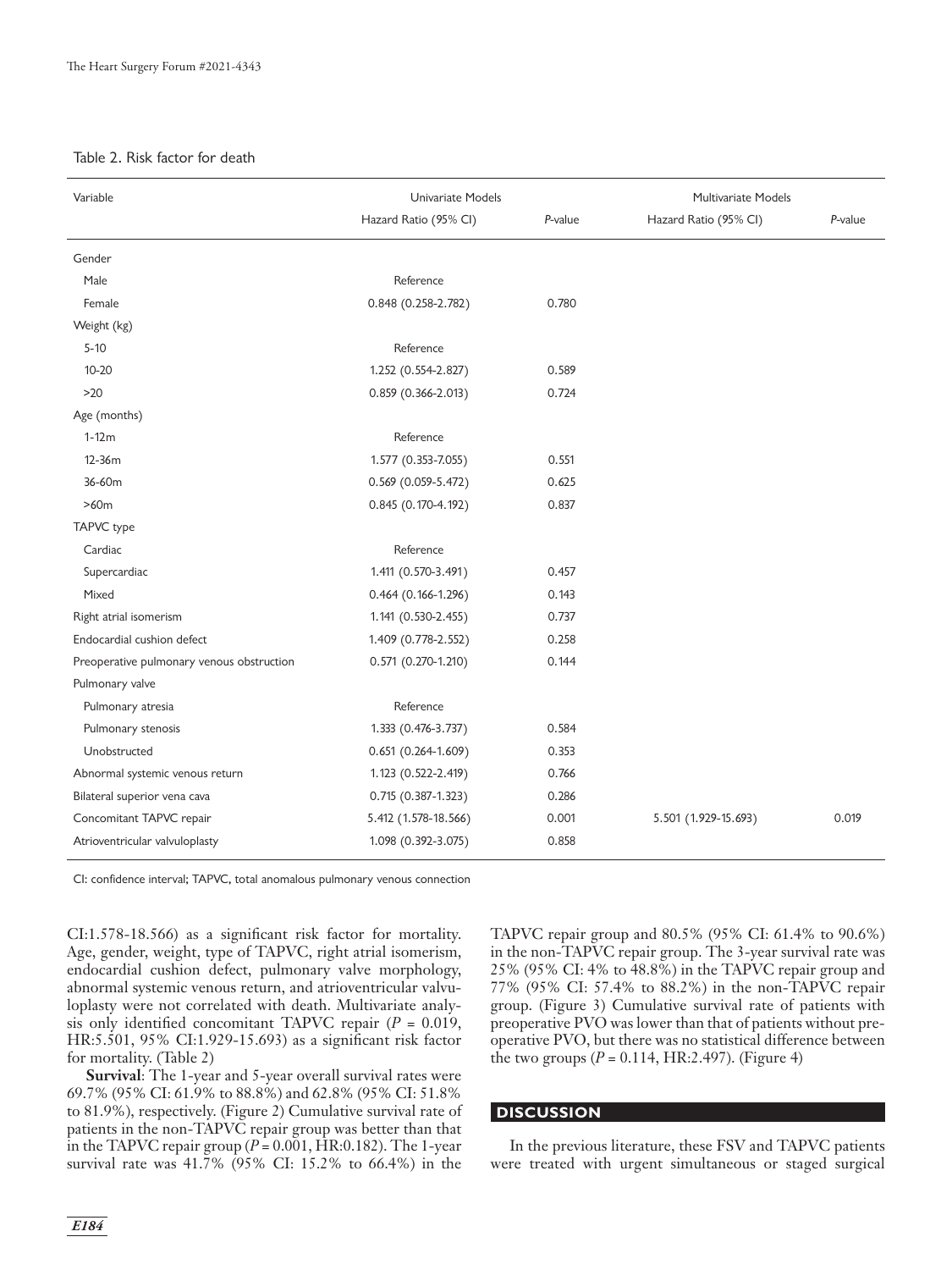

Figure 2. Overall survival rate for FSV patients with TAPVC. The dotted area indicates 95% confidence limits.



Figure 3. Survival rate for TAPVC repair and non-TAPVC repair. The dotted area indicates 95% confidence limits.

intervention in infancy and even in the neonatal period [Okamoto 2021; Sugano 2019; Yong 2019; Hoashi 2013]. However, surgical outcomes of treatment of patients with FSV and TAPVC had a high rate of mortality and poor prognosis. Elderly patients with FSV and TAPVC were rarely treated with surgery. In our study, patients with FSV and TAPVC who were admitted to our center for surgical treatment were older, with the median age of 32 months. Thirty-seven of the 43 patients who underwent their first single-ventricular palliative surgery in their lives were age 1. For these patients, surgical intervention might be the only method to improve the prognosis. Here, we retrospectively analyzed and shared our mid-term surgical treatment results and risk factors of specific-aged patients in the last decade.

The management of patients with FSV and TAPVC remained challenging, and the rate of in-hospital death increased significantly in this group, with a low overall survival rate. The 1-year and 5-year overall survival rates of our



Figure 4. Survival rate for pre-op PVO and no pre-op PVO. The dotted area indicates 95% confidence limits. PVO, pulmonary venous obstruction

patients were 69.7% (95% CI: 61.9% to 88.8%) and 62.8% (95% CI: 51.8% to 81.9%), respectively (Figure 2). Compared with previous reports that operative mortality of patients with FSV and TAPVC repair was 30% to 55% [Hancock 2005; Sachdev 2006] and that 5-year survival rate was 30%-60% [Sugano 2019; Hoashi 2013; Gaynor 1999; Nakata 2009], the survival rate of our group generally was higher. However, relative to other reports, we performed a lower proportion of TAPVC repair and Fontan procedure. Fontan procedure was performed on five cases (Figure 1). Moreover, TAPVC repair was not performed during palliative surgery, such as BT and PAB. There were six and five follow-up deaths in the TAPVC repair group and non-TAPVC repair group, respectively. For the follow-up death patients in the non-TAPVC repair group, it was unclear whether TAPVC repair yielded a better surgical outcome during their first single-ventricular palliative surgery. In addition to PAB surgery, single-ventricular palliative surgery increased pulmonary blood flow and thus the risk of pulmonary venous return obstruction in patients with uncorrected TAPVC but without preoperative PVO. Moreover, it was confirmed that pulmonary vein wall was thickened and arterialized in patients with FSV and TAPVC by autopsy [Gaynor 1999]. This pathological change of pulmonary veins led to an increase in pulmonary vascular resistance, thus affecting the prognosis of these patients. Therefore, in combination with our retrospective study, we suggest that TAPVC repair be performed with single-ventricular palliative surgery, simultaneously or by stage, more actively in older patient with FSV. TAPVC repair may be a priority over single-ventricular palliative surgery.

Different from risk factors of mortality in patients with FSV and TAPVC reported in previous literature, such as pulmonary atresia [Sugano 2019; Nakayama 2012], pulmonary artery stenosis [Yong 2019], preoperative PVO [Okamoto 2021; Nakayama 2012], right ventricular dominance [Yong 2019; Yong 2018], infracardiac or mixed TAPVC [Nakayama 2012], low weight and younger age [Jang 2010], concomitant